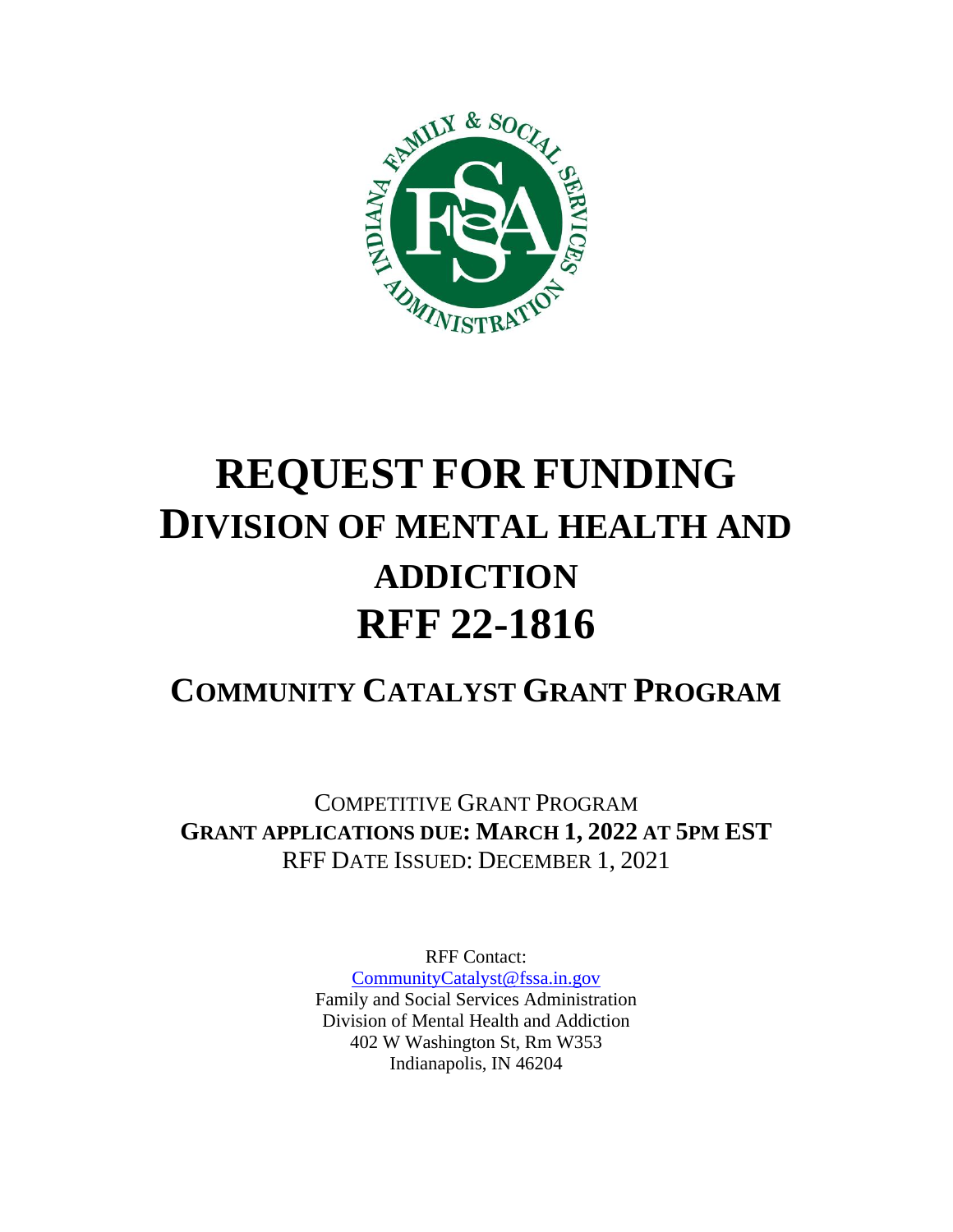#### **TABLE OF CONTENTS**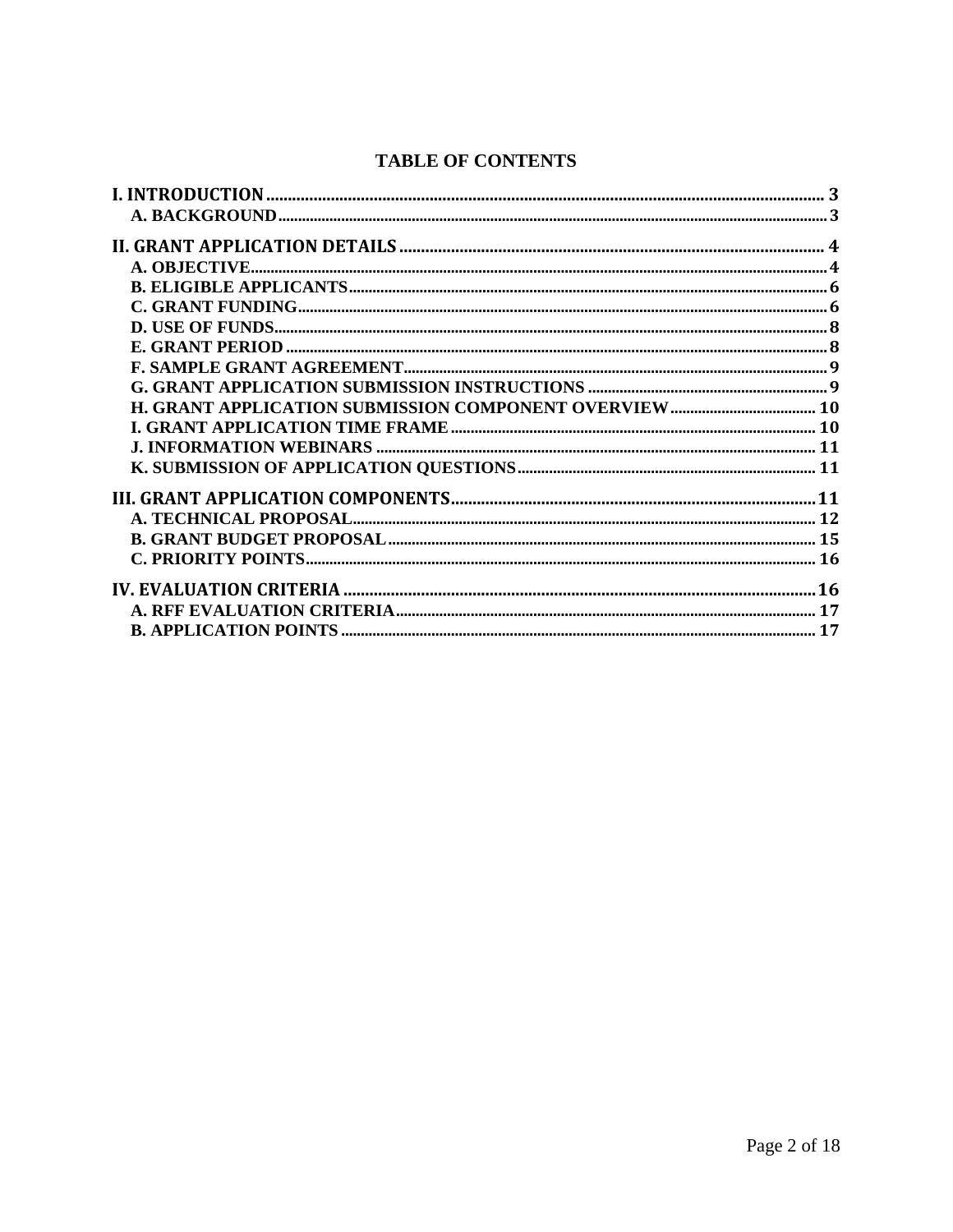# <span id="page-2-0"></span>**I. INTRODUCTION**

This is a Request for Funding (RFF) issued by the Indiana Family and Social Services Administration, Division of Mental Health and Addiction (DMHA). As part of the Coronavirus response legislation, DMHA is making available a one-time federal funding opportunity to improve mental health and substance use disorder outcomes in Indiana. This Grant Program, the Community Catalyst Grant Program, aims to promote innovative, collaborative, and sustainable locally and community driven responses to mental health and substance use disorder issues. The Priorities of this RFF are to enhance the quality, integration, and access of mental health and substance use disorder prevention, treatment, and recovery services across Indiana.

This RFF requests responses from:

- $501(c)(3)s;$
- Units of local government, public school corporations, and public universities; and/or
- Healthcare systems Hospital organizations

Respondents should be embedded in, and working with, their communities and interested in submitting innovative proposals for programming to empower individuals who have prevention, early intervention, and/or mental health and substance abuse treatment needs.

The State is specifically interested in funding programming that addresses one or multiple of DMHA's focus areas: (1) criminal justice, (2) crisis response, or (3) children and adolescents. Respondents are encouraged to submit innovative proposals that address primary prevention, equity, and/or aim to address or reinvent current or existing services and systems. The State invites respondents to propose new or expanded programs that promote holistic, outcomes-driven mental health and substance use disorder services and enhance the continuum of care so that all Hoosiers, regardless of socioeconomic status, geographic location, race, ethnicity, gender, age, and sexual orientation receive equitable and high-quality care.

#### <span id="page-2-1"></span>**A. BACKGROUND**

#### 1. **Funding Appropriation and Requirements**

House Enrolled Act (HEA) 1001 of the 2021 legislative session, signed into law by Governor Eric Holcomb on April 29, 2021, appropriated federal coronavirus (COVID-19) relief funds from the American Rescue Plan Act (ARPA) to the Indiana Family and Social Services Administration (FSSA), in consultation with the Indiana Department of Health (IDOH), to address mental health needs across the state. Funding appropriated by HEA1001 supports the Community Catalyst Grant Program. In alignment with HEA1001 legislation guidance, crisis response, criminal justice, and child and adolescent services shall be emphasized as State priority areas for this funding and shall be considered in the evaluation of proposals.

Additionally, the Interim Final Rule for the implementation of the funds established under the ARPA demonstrates how the COVID-19 pandemic has disproportionately impacted some demographic groups and exacerbated health inequities along racial, ethnic, and socioeconomic lines. The Interim Final Rule stipulates that while ARPA funds should be used to respond to the COVID-19 pandemic, funds should be used to "mitigate its longer-term impact in compounding the systemic public health and economic challenges of disproportionately impacted populations'' and relief should be targeted in support of "equity for all, including people of color and others who have been historically underserved,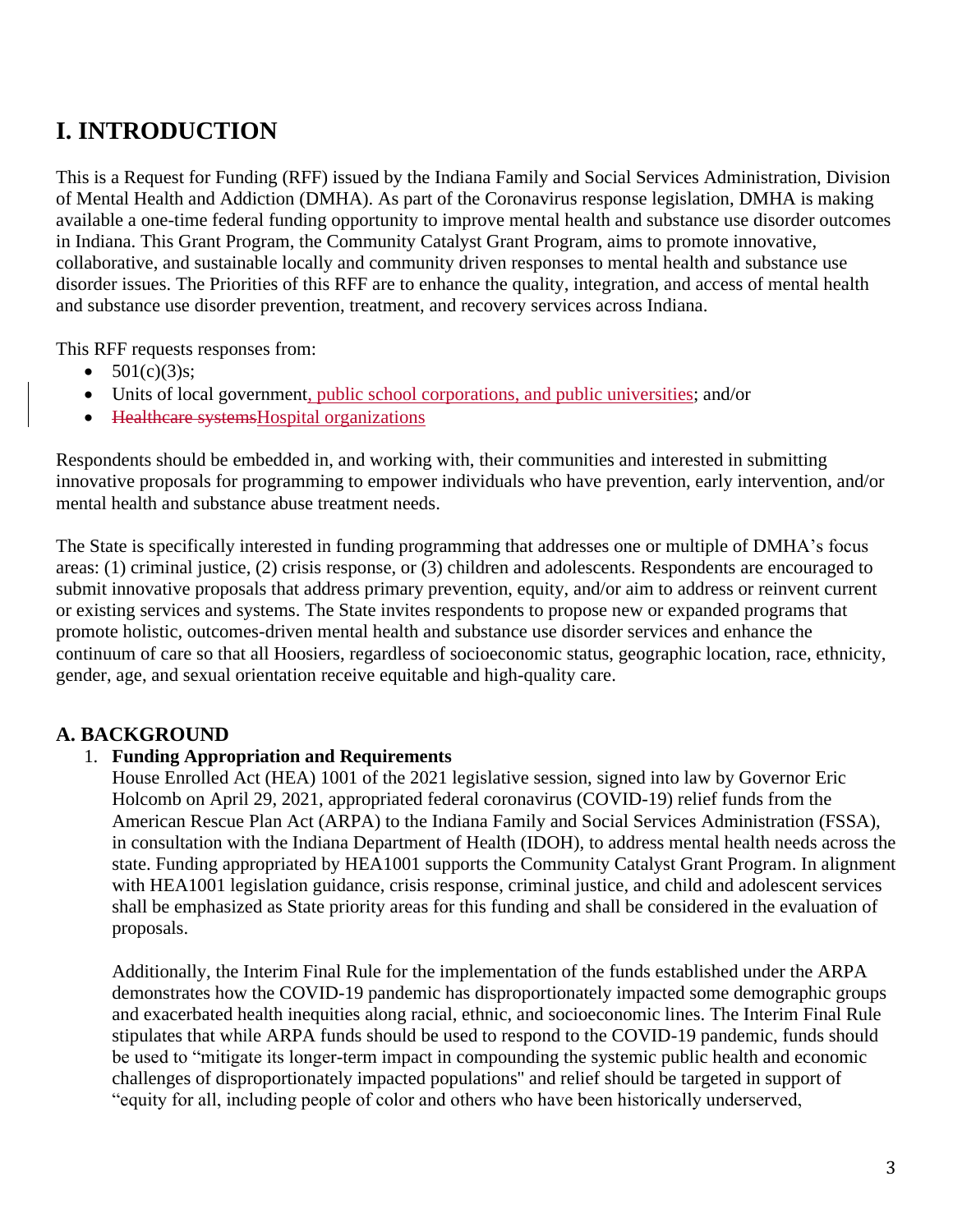marginalized, and adversely affected by persistent poverty and inequality."<sup>1</sup> The State will also be required to identify and report how ARPA expenditures have advanced equity. Moreover, integral to federal guidance and national best practices is a focus on parity and cultural responsiveness in the provision of addiction and mental health supports to identified underserved and marginalized populations including, but not limited to, underserved racial and ethnic minority populations including Black, Indigenous, and People of Color (BIPOC), as well as lesbian, gay, bisexual, transgender, and queer (LGBTQ+) populations, and other underserved groups. In alignment with federal ARPA requirements and federal guidance, the needs of and equitable delivery of care for underserved and marginalized communities shall be State priorities and shall be considered in the evaluation of proposals.

#### 2. **DMHA Mission and Need for this RFF**

DMHA's mission is to champion mental health promotion and substance use disorder prevention, treatment and recovery systems that are high quality, seamlessly integrated and accessible to the people and communities of Indiana.

<span id="page-3-2"></span>Across the State, there is an unprecedented demand for mental health and substance use disorder supports, and the COVID-19 pandemic has magnified gaps in the existing continuum of care. Notably, Indiana was ranked 42nd across all 50 states and the District of Columbia for higher prevalence of mental illness and substance use disorder and lower rates of access to care.<sup>2</sup> More specifically, Indiana was ranked 18<sup>th</sup> for Adults with Substance Use Disorder<sup>[2](#page-3-2)</sup> and preliminary data showed a 47% increase in overdoses in 2020 compared to 2019.<sup>3</sup> Indiana's suicide rates and need for crisis intervention supports have steadily increased over the last several years, evidenced by Indiana's ranking as  $7<sup>th</sup>$  for the highest percentage of adults reporting serious thoughts of suicide.[2](#page-3-2) These statewide challenges disproportionately impact certain demographic groups and geographic areas.

Organizations embedded within the community are uniquely positioned to understand the nuances of their community's needs. Through this Community Catalyst RFF and the federal funding which makes it possible, the State has the opportunity to invest in locally and community-driven projects to build out a comprehensive continuum of care that offers high quality, accessible, and integrated care for Hoosiers.

# <span id="page-3-0"></span>**II. GRANT APPLICATION DETAILS**

#### <span id="page-3-1"></span>**A. OBJECTIVE**

The Priorities of this RFF are to enhance the quality, integration, and access of mental health and substance use disorder prevention, treatment, and recovery services across Indiana. A respondent can meet the Objectives of this RFF by proposing a program or initiative that addresses mental health and/or substance use disorder needs within their community as they relate to the three aforementioned priority areas. The State encourages proposals that are innovative and propose new approaches to service delivery in order to enhance the continuum of care.

<sup>&</sup>lt;sup>1</sup> [Coronavirus State and Local Fiscal Recovery Funds: Interim Final Rule for the funds established under the American Rescue Plan Act.](https://home.treasury.gov/system/files/136/FRF-Interim-Final-Rule.pdf)

<sup>&</sup>lt;sup>2</sup> [Mental Health America Report: The 2022 State Of Mental Health In America](https://mhanational.org/sites/default/files/2022%20State%20of%20Mental%20Health%20in%20America.pdf?eType=ActivityDefinitionInstance&eId=a7a571c8-7fac-4660-b06d-ff88af5c2bec). Measures that make up a state's overall ranking include: (1) Adults With Any Mental Illness (AMI), (2) Adults With Substance Use Disorder in the Past Year, (3) Adults With Serious Thoughts of Suicide, (4) Youth with At Least One Major Depressive Episode (MDE) in the Past Year, (5) Youth With Substance Use Disorder in the Past Year, (6) Youth With Severe MDE, (7) Adults With AMI Who Did Not Receive Treatment, (8) Adults With AMI Reporting Unmet Need, (9) Adults With AMI Who Are Uninsured, (10) Adults With Cognitive Disability Who Could Not See a Doctor Due to Costs, (11) Youth With MDE Who Did Not Receive Mental Health Services, (12) Youth With Severe MDE Who Received Some Consistent Treatment, (13) Children With Private Insurance That Did Not Cover Mental or Emotional Problems, (14) Students Identified With Emotional Disturbance for an Individualized Education Program, (15)Mental Health Workforce Availability.

<sup>3</sup> Preliminary numbers are reported from Indiana Public Health Emergency Surveillance System's Emergency Department Visit Data.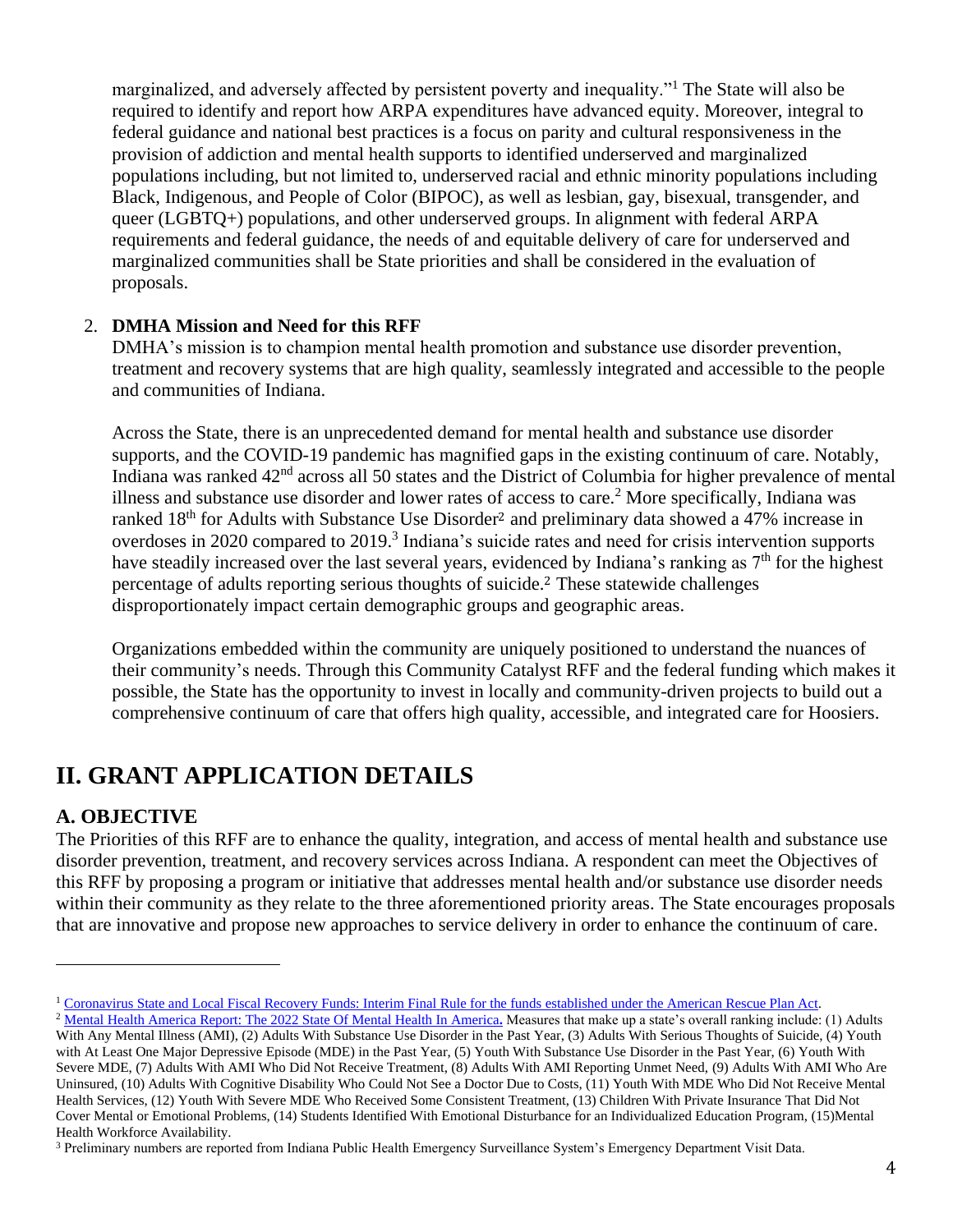Proposals addressing DMHA Priorities and Focus Areas or needs in specific population(s) will be prioritized during the evaluation process, as further described below.

#### 1. **DMHA Priorities and Focus Areas**

Applicants should address one or multiple of the DMHA's Priorities (quality, integration, and access) in their proposal.

Applicants may receive Priority Points for addressing one or multiple of the following areas. More information on the Priority Points received can be found in Section III.C.

- a. As described in Section I.A, proposals that address one or multiple of the following Focus Areas will be afforded special consideration through the availability of Priority Points:
	- i. Criminal Justice
	- ii. Crisis Response
	- iii. Children and Adolescents
- b. As described in Section I.A, in alignment with federal ARPA requirements and federal guidance, proposals that are designed to intentionally address needs and the equitable delivery of care in one or multiple of the following Priority Populations will be afforded special consideration through the availability of Priority Points:
	- i. The Black, Indigenous, or People of Color (BIPOC) Community
	- ii. The Lesbian, Gay, Bisexual, Transgender, Queer + (LGBTQ+) Community
	- iii. The Rural Community
	- iv. Youth who have experienced significant trauma
	- v. Victims of domestic violence

#### 2. **Key Considerations**

Proposals will be evaluated with the following considerations:

- a. Long-term sustainability
- b. Innovation
- c. Connection to DMHA mission/vision
- d. Demonstrated cultural competency
- e. Proposed outcomes
- f. Connection to research-supported interventions and use of best practices

The RFF aims to solicit proposals from county/community coalitions and/or individual local entities to accomplish these Objectives.

Applicants deemed eligible per Section II.B are encouraged to apply. Applicants are encouraged to carefully review this RFF before submitting an application and to consider enhancing their narrative responses related to how their proposal and included budget items meet the Objectives of the RFF.

Applicants may plan on beginning their projects after the signed grant agreement has been executed and the grant is effective on approximately July 1, 2022 (see Section II.I for the RFF timeline). Applicants shall focus on projects for or during the period beginning in State Fiscal Year (SFY) 2022 and running through mid-SFY 2025 (July 1, 2022 through December 31, 2024). The grant may be effective beyond this time at the discretion of the State; however, applicants should focus their projects on the established timeframe of this grant. Applicants must be prepared to track and show how State objectives, including but not limited to the RFF Objectives, were met as a result of the funding received.

As this grant aims to promote community engagement in mental health and substance use disorder services, all applicants are encouraged to seek matching funds from local government and/or stakeholders who are invested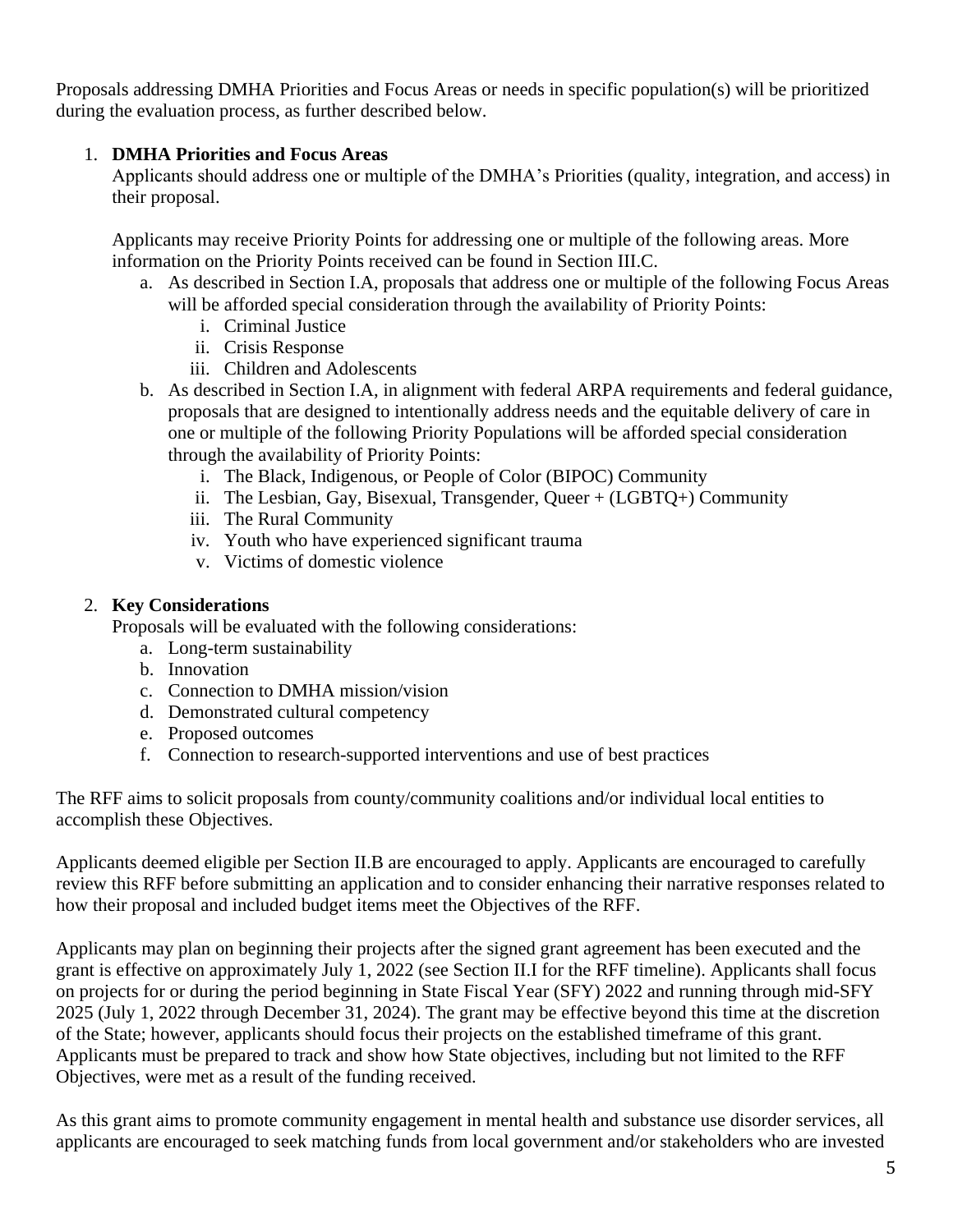in or will benefit from the community improvement resulting from the proposed programming. If the applicant is a county/community coalition, it is encouraged that match funding comes from outside the coalition, but match funding can also come from within the coalition. Applicants will receive Priority Points for how much of their grant provided by the State is matched by a local entity/entities. More information on the Priority Points received for grant matching can be found in Section III.C.

#### <span id="page-5-0"></span>**B. ELIGIBLE APPLICANTS**

To receive funding under this grant, an eligible applicant must provide mental health or substance use disorder services and meet one of the following criteria. Applicants will be asked to affirm they meet the following criteria in their application.

Applicant must be one of the following types of entities<sup>4</sup> AND must provide or oversee the provision of mental health and/or substance use disorder services:

- A. 501(c)(3) as defined by United States Internal Revenue Code **OR**
- B. Unit of local government, public school corporation, or public university  **OR**
- C. Healthcare systemHospital organization as defined by United States Internal Revenue Code

The State is seeking two types of applicants for this RFF: **individual entities** or **county/community coalitions**. The State encourages applications from individual entities operating in the mental health and substance use disorder continuum. Applicants may also apply as a county/community coalition of stakeholders that includes one or more eligible entity (as described above) who would receive funding through this RFF and are in geographic proximity to one another. In this case, the intent would be to receive one application from a county/community coalition detailing their plan to enhance services specifically in their community. Applicants applying as a county/community coalition must have one organization acting as the prime grantee and fiscal agent for the coalition. The prime grantee must be an eligible entity  $(501(c)(3))$ , unit of local government, public school corporation, or public university, or health systemhospital organization) that will be able to sign a grant agreement with the State to administer funding if awarded (see Section II.F). Non-eligible entities may apply as part of the county/community coalition as sub-grantees. County/community coalitions should represent diverse stakeholders in the mental health and substance use disorder continuum of care. For example, county/community coalitions could be comprised of local government entities or for-profit/nonprofit organizations that have an established or new partnership with an eligible entity.

#### <span id="page-5-1"></span>**C. GRANT FUNDING**

The grant funding available in this RFF will follow a standard competitive grant model. The applicant will apply for the grant per the guidelines in this RFF. If selected, the applicant will receive a grant to implement the items agreed to in the proposal and eventual grant contract. FSSA reserves the right to make all final award decisions and to award grants based on the quality of applications and available funding.

#### **1. Grant Payments**

Funds from the grant will be provided as a combination of reimbursements and upfront payment for approved grant budget items as allowed by Indiana Code 12-8-10-7. If the awarded grant amount is \$50,000 or more, applicants can receive up to 1/6 (16.67%) of their total grant amount as an upfront

<sup>4</sup> Coalitions of community entities, located in geographic proximity to one another, may also submit joint proposals. If a community coalition applies for this funding, one entity must be the "prime grantee" and must act as the fiscal agent for the coalition. The prime grantee must meet one of the three requirements for types of entities. The sub-grantees do not need to meet the requirements for types of entities.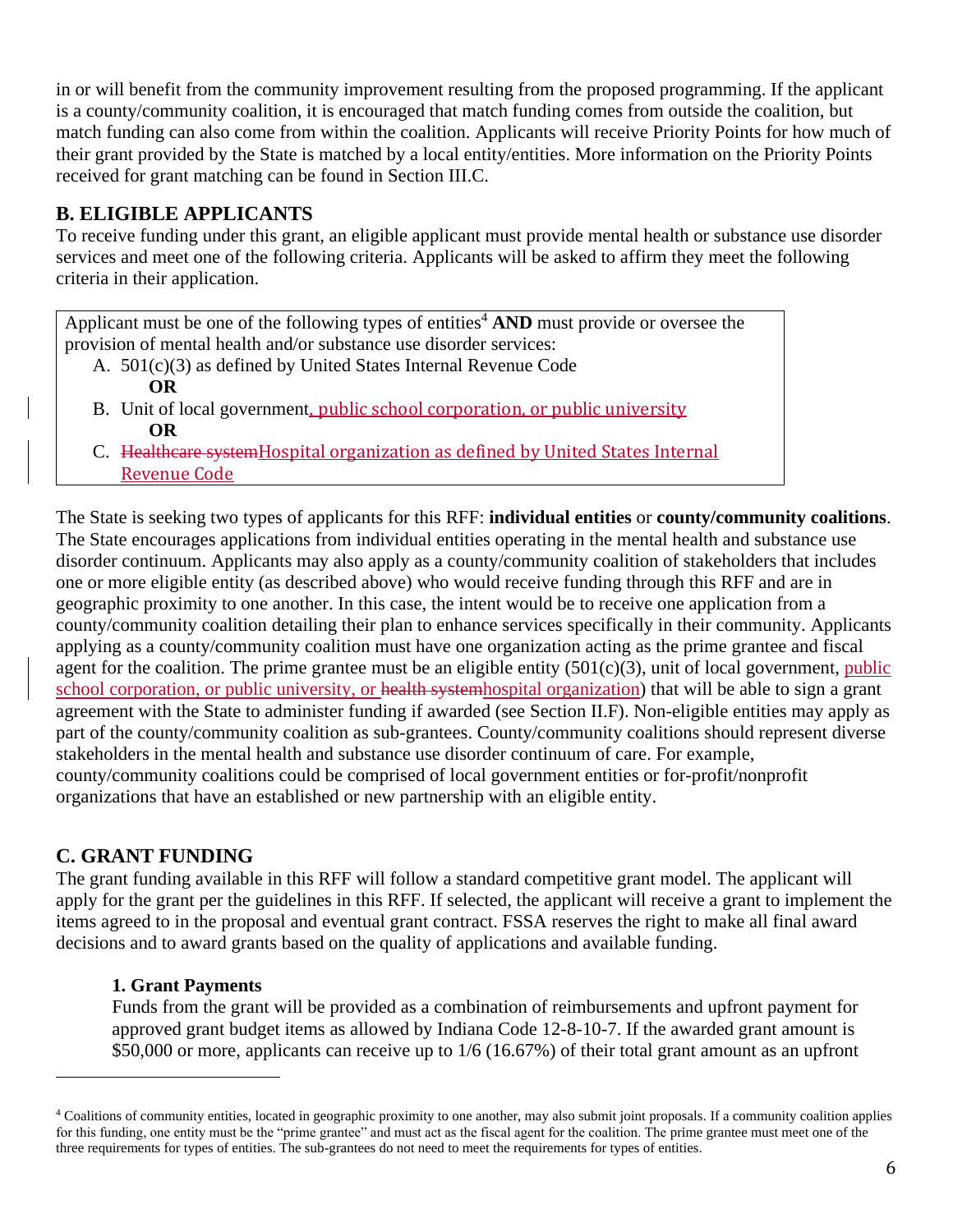payment. If the grant is under \$50,000, applicants can receive up to 1/2 (50%) of their total grant amount as an upfront payment. In both scenarios, the remainder of the grant will be provided through reimbursements by the State.

If the applicant is an individual entity, grant payments will be disbursed directly to the entity. If the applicant is a coalition, grant payments will be disbursed to the prime grantee. It is the prime grantees responsibility to distribute the funding to the sub-grantees within the coalition. Please note, as explained in Section II.D, only eligible entities may utilize grant funding to support their proposed projects. All funding must be used by eligible entities to fulfill the Objectives of the RFF.

#### **2. Key Performance Indicators (KPIs)**

The grantees awarded from this RFF will be required to define and measure performance in accordance with set performance indicators for their project. As such, applicants will stipulate how they will measure and monitor outcomes specific to their proposal to ensure the Objectives are being met on behalf of the individuals who will benefit from this funding. All applicants will be required to propose at least **two Key Performance Indicators (KPIs)**, which act as project goals that track the progress and measure the success of their plans to enhance quality, integration, and access of mental health and substance use disorder services in Indiana. These KPIs will demonstrate how the State can objectively measure the progress of the project and should relate directly to the services being proposed. In general, the applicant's KPIs must be measurable, attainable, and time-limited. KPIs should be outcomes-driven metrics and measure success/progress beyond output metrics (i.e., beyond "number served" metrics).

Examples of acceptable KPIs include:

- *Divert 250 individuals from jail and into mental health or substance use disorder treatment.*
- *Decrease recidivism rates to below the average community rate.*
- *50 children with serious emotional disturbance receiving wraparound treatment.*
- *65% of children receiving enhanced services will meet one or more of their treatment goals compared to typical treatment levels.*

Applicants must submit their KPIs in their response to the Grant Funding/Match/KPIs question in the and detail how the KPIs will be met in their response to the Program Plan question in the Technical Proposal (See Section III.A). Although the KPIs need to be achieved by the grantee directly, if applying as a county/community coalition, members of the coalition must also take an active role in setting and supporting the achievement of the KPIs in order to promote community improvement. Final KPIs will be memorialized in each Grant Agreement with the State, and these final KPIs may be different and more numerous from those proposed by the Applicants.

#### **3. Grant Match**

As described above, applicants are encouraged to seek and secure a monetary grant match from local government and/or stakeholders who will benefit from the community improvement associated with this grant. If applicants secure a match, applicants must indicate the entity providing the grant match and the percent match of the total budget request in their Grant Budget Proposal (See Section III.B). Each grant matching entity needs to demonstrate its understanding of the KPIs, the grant match amount to be provided, and its commitment to providing the match through a **grant match commitment letter**. A separate grant match commitment letter must be submitted by each entity providing a grant match. Additionally, the grant matching entity/entities must be listed on the Community Partner Form in Attachment A. Coalitions will be responsible for disbursing the grant match across all entities included in their coalition application.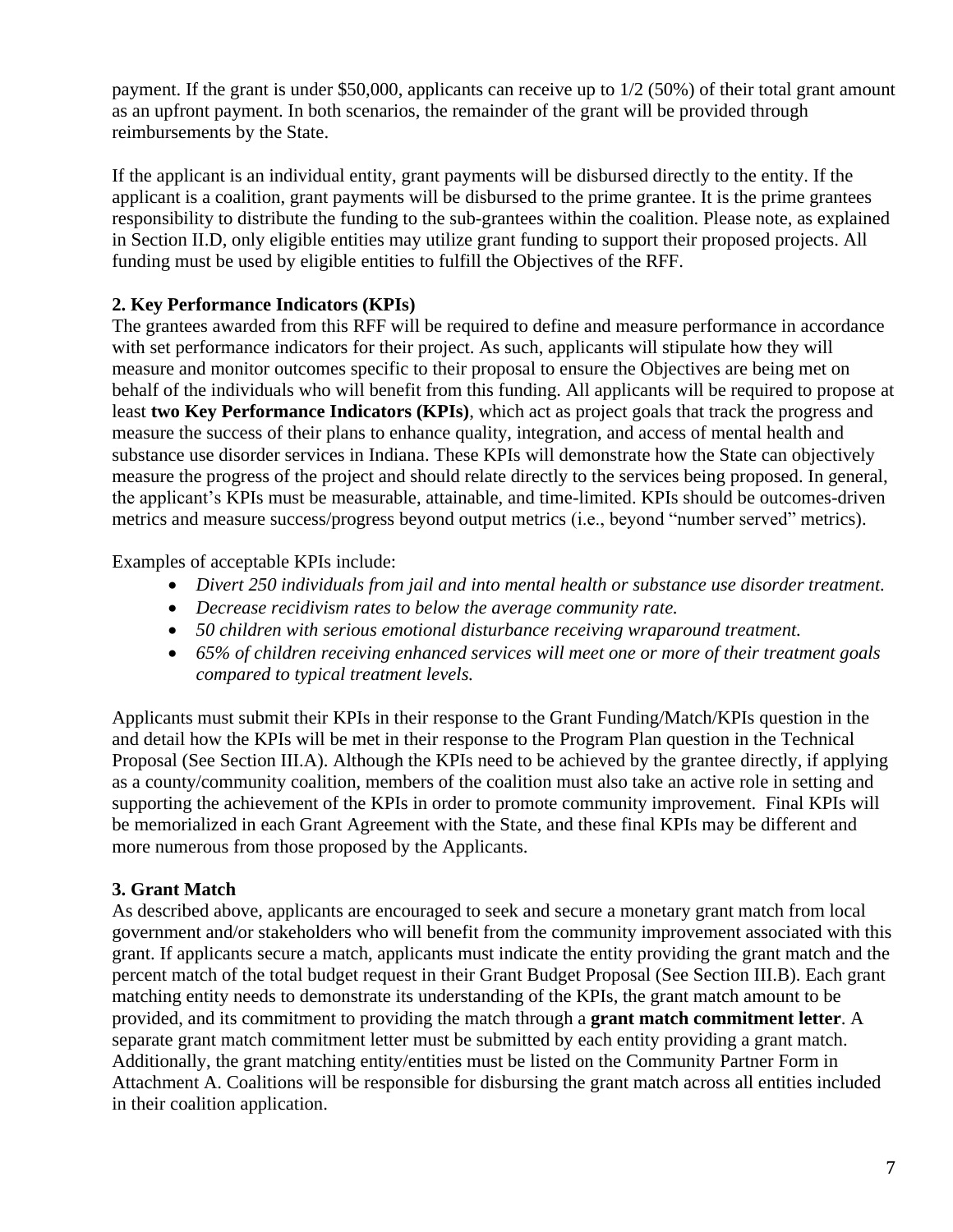State and Local Government Fiscal Recovery funds will be acceptable match for this grant program.

The total grant match amount will be subtracted from your total grant budget to dictate the grant amount provided by the State. A Respondent's grant match(es) will be factored into their application's evaluation and may make an application eligible for Priority Points.

#### <span id="page-7-0"></span>**D. USE OF FUNDS**

As required by HEA 1001, grant funds must be used to address mental health needs across the State. Furthermore, in alignment with HEA1001 legislation guidance, programming focused on crisis response, criminal justice, and children and adolescents will be prioritized. Applicants are required to demonstrate in their application response how their requested grant funding will allow them to enhance mental health and/or substance use disorder services in their community.

Funds may not be used for capital needs. Grant funds may be used for all costs associated with the proposed programming outside of capital needs.

Applicants are required to describe how these funds will be used to fund the costs associated with their proposed programming in their Grant Budget Proposal (See Section III.B).

If a grantee fails to use the grant funds in accordance with the criteria described above or comply with the agreement entered into with the State, the grantee shall repay the total amount of the grant awarded.

Please note when selecting items to include in a proposed budget that grant applicants are required to demonstrate how the funding from their proposed project will address mental health and/or substance use disorder needs and/or support them in achieving the grant application KPIs.

Grant applicants should demonstrate how they will sustain the proposed project after the grant cycle is completed. Further detail regarding the requirements for describing the sustainability of an applicant's project can be found in Section III.A.

Further, it is the expectation of the State that the projects applied for through this RFF are not receiving duplicate funding from another grant or donation source. Specifically, the State expects that an applicant not receive funding from the State and another source for reimbursement of the same expense. While applicants can receive funding from different sources for different types of projects, the unique project submitted for this grant application may not be currently receiving funding from any other source.

DMHA reserves the right to make all final funding decisions. The State will only issue as many grants as funding allows and reserves the right not to award all of the remaining grant funding available. The State also reserves the right to issue a partial award or no award. The State reserves the right to disqualify and not score incomplete proposals that do not provide all required application components or include ineligible funding items as detailed in this RFF or those applications that DMHA determines, in its sole discretion, are not in the best interest of the State. The State reserves the right not to award funding if the State believes it is duplicating funding the applicant has received within the past 18 months or is currently receiving elsewhere for the proposed project.

#### <span id="page-7-1"></span>**E. GRANT PERIOD**

All grants are expected to begin on or around July 1, 2022 and funds are to be used through December 31, 2024. Grants may be extended beyond this time at the State's discretion; however, grant proposals should contemplate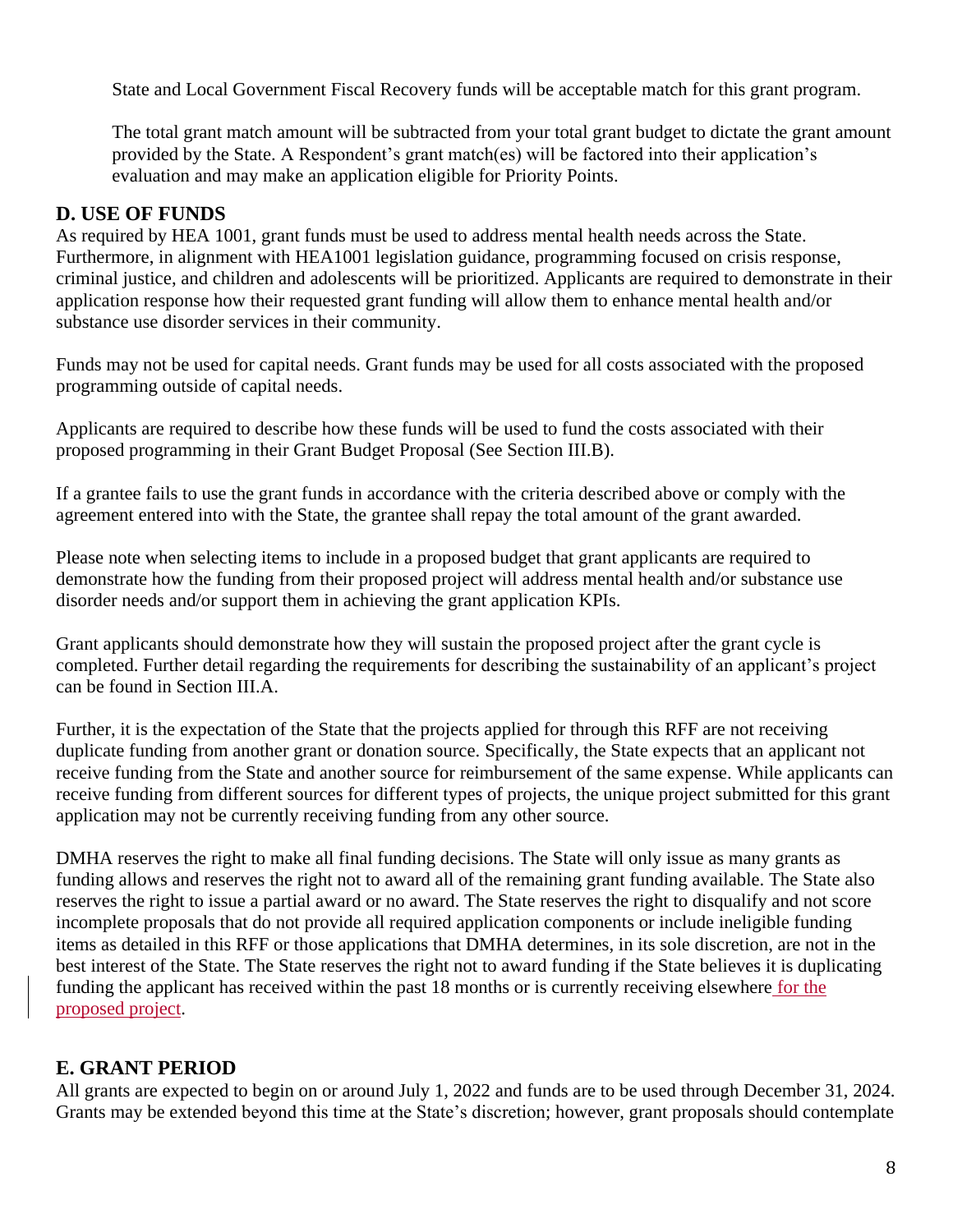how funds would be used by the end of the contemplated timeframe. Grant recipients may additionally have the option to request a no-cost extension if additional activities remain that have not been completed.

#### <span id="page-8-0"></span>**F. SAMPLE GRANT AGREEMENT**

Applicants must agree to the terms and conditions of the Sample Grant Agreement in Attachment C. All grant recipients will be required to sign this grant agreement in order to receive funding. The entity that applies on behalf of the county/community coalitions must be able to sign and execute the grant agreement with the State to fund the projects awarded to the entities in the coalition. The grant agreement outlines the State's terms and conditions that must be followed by an awardee when receiving the grant. Each recipient's proposal will also become a component of the grant agreement.

Applicants will be required to complete the necessary paperwork for contracting in the event the applicant is awarded. For those applicants who may have previously contracted with the State, the applicant should ensure the documentation and registrations are active and up-to-date and that the applicant is in good standing with the Department of Revenue and Department of Workforce Development. Required documentation for contracting with the State of Indiana includes the following items, and all three can be completed from this link [https://www.in.gov/idoa/2463.htm:](https://www.in.gov/idoa/2463.htm)

- Registration with Indiana Department of Administration for a BidderID
- Completion of payment forms with the Auditor of State for a PeoplesoftID
- Registration with the Indiana Secretary of State (applicable to limited liability partnerships, limited partnerships, corporations, S-corporations, nonprofit corporations, and limited liability corporations; religious organizations are exempt)

#### <span id="page-8-1"></span>**G. GRANT APPLICATION SUBMISSION INSTRUCTIONS**

Any interested applicant must submit a complete grant application **no later than 5 p.m. Eastern Standard Time on March 1, 2022, to be eligible for award.** Any applicant that does not submit a complete and timely grant application on time may not be considered.

DMHA has set up a special purpose email account to receive grant applications for this RFF. Please note that this email address will only be capable of receiving proposals components; one-off inquiries regarding this RFF should not be submitted to this email address (note that questions may be submitted to this email using Attachment D). All components of the grant application should be submitted, in electronic format, via email to DMHA's Community Catalyst RFF email account: [CommunityCatalyst@fssa.in.gov](mailto:CommunityCatalyst@fssa.in.gov) with the subject*"DMHA RFF 22-1816 – Community Catalyst Grant Program."* Applicants will be expected to answer all questions as well as submit all forms associated with the application that are provided for completion as part of this RFF package.

Applicants shall fill out each component of the application, including the Technical Proposal and Grant Budget Proposal. Applicants will be asked to submit all components of the application as detailed in the Grant Application Components table in Section II.H below. Once the applicant is satisfied with the application, it can be directly submitted to the aforementioned email address [\(CommunityCatalyst@fssa.in.gov\)](mailto:CommunityCatalyst@fssa.in.gov). Once the applicant submits their application via email, the applicant will receive an automatic reply email to the email address that the applicant used to submit their application confirming the application has been submitted. If the applicant does not appear to have received the confirmation email, they should 1) confirm they submitted the application via email to the correct email address and 2) check all spam and promotions folders for the email address the applicant used to submit their application. As mentioned above, the email address for application submittal will not be actively monitored; applicants should avoid sending one-off questions to the Community Catalyst email address. Applicants are encouraged to attend the information sessions, as further detailed in Section II.J below, to obtain information regarding submittal processes or this RFF. Applicants are additionally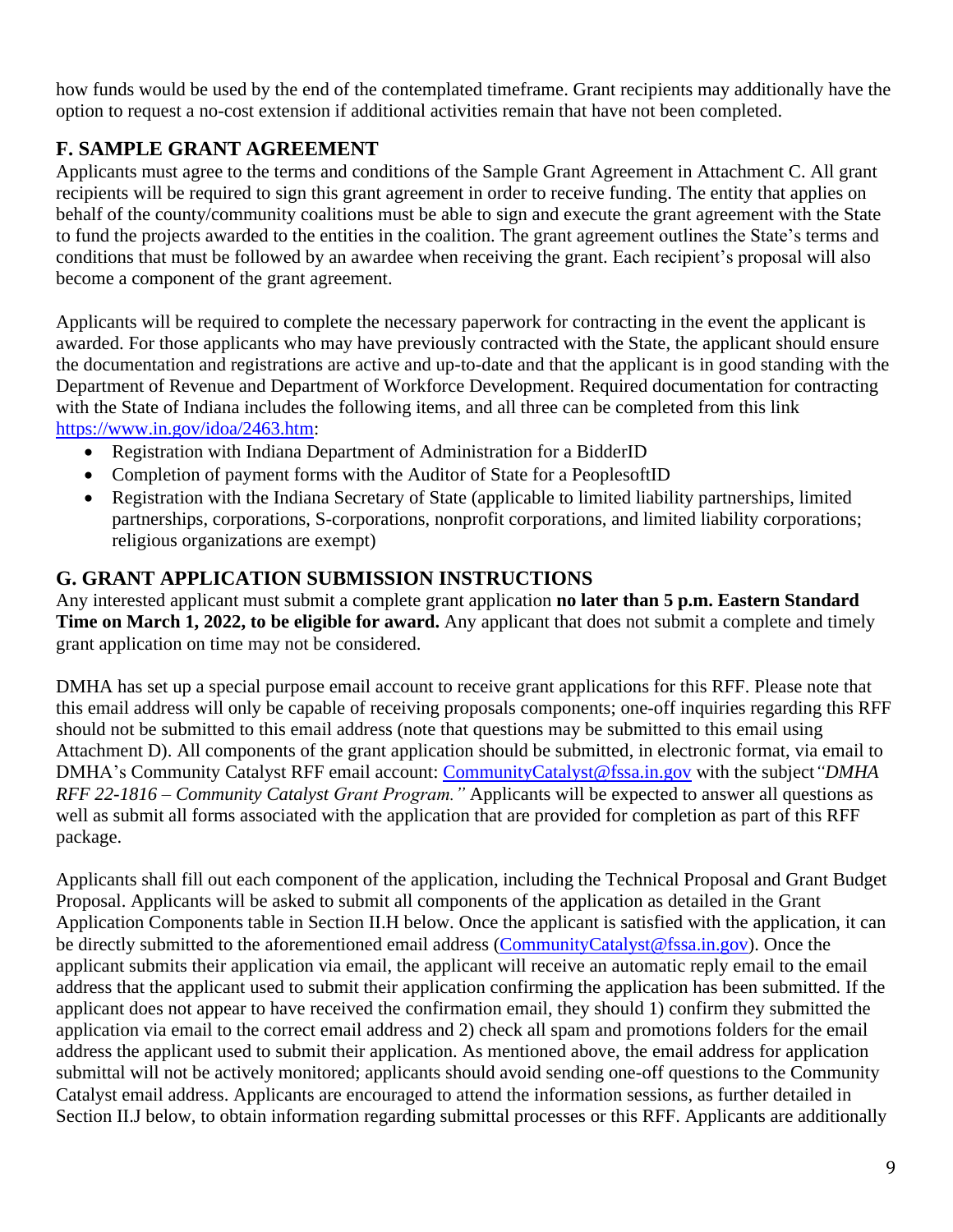encouraged to submit any questions in writing in Attachment D – Question and Answer Template as described in Section II.K below.

#### <span id="page-9-0"></span>**H. GRANT APPLICATION SUBMISSION COMPONENT OVERVIEW**

As part of the grant application, the applicant must submit all Grant Application Components, which are listed in the following table. Instructions regarding how to complete each component are detailed in Section III.

| <b>Grant Application Components</b>                                       |  |  |  |  |
|---------------------------------------------------------------------------|--|--|--|--|
| <b>Technical Proposal</b>                                                 |  |  |  |  |
| i. Applicant Information                                                  |  |  |  |  |
| <b>General Applicant Information</b><br>a.                                |  |  |  |  |
| b. Must be signed by an authorized representative $-$                     |  |  |  |  |
| i. For coalitions: Executive Director/CEO or                              |  |  |  |  |
| President of the Board of Directors or Facility                           |  |  |  |  |
| owner or program director of the prime grantee                            |  |  |  |  |
| ii. For individual providers: Facility owner or                           |  |  |  |  |
| program director                                                          |  |  |  |  |
| c. Community Partner Form (Attachment A)                                  |  |  |  |  |
| ii. Community Need and History                                            |  |  |  |  |
| iii. Community Engagement                                                 |  |  |  |  |
| Program Plan<br>iv.                                                       |  |  |  |  |
| v. Grant Funding/Match/KPIs -                                             |  |  |  |  |
| Grant Match Commitment Letter(s) from Grant<br>$a_{-}$                    |  |  |  |  |
| <b>Matching Entity/Entities</b>                                           |  |  |  |  |
| vi. Sustainability Plan                                                   |  |  |  |  |
| <b>Grant Budget Proposal</b>                                              |  |  |  |  |
| A completed Grant Budget Proposal (Attachment B) and Grant Budget         |  |  |  |  |
| Narrative must be submitted. The applicant must describe other grant      |  |  |  |  |
| awards it has received <u>for the proposed project</u> within the past 18 |  |  |  |  |
| months.                                                                   |  |  |  |  |
| <b>Priority Points</b>                                                    |  |  |  |  |
| 1. Grant Funding Matching Amount                                          |  |  |  |  |
| <b>Investment in Focus Areas</b><br>2.                                    |  |  |  |  |
| 3.<br>Equity Focus and Investment in Priority Populations                 |  |  |  |  |

#### <span id="page-9-1"></span>**I. GRANT APPLICATION TIME FRAME**

The overall grant application timeline can be found in the table below. Applicants must submit their grant application by the proposal deadline to be eligible for receiving a grant. Further instructions on submitting a completed grant application can be found in Section II.G and II.H.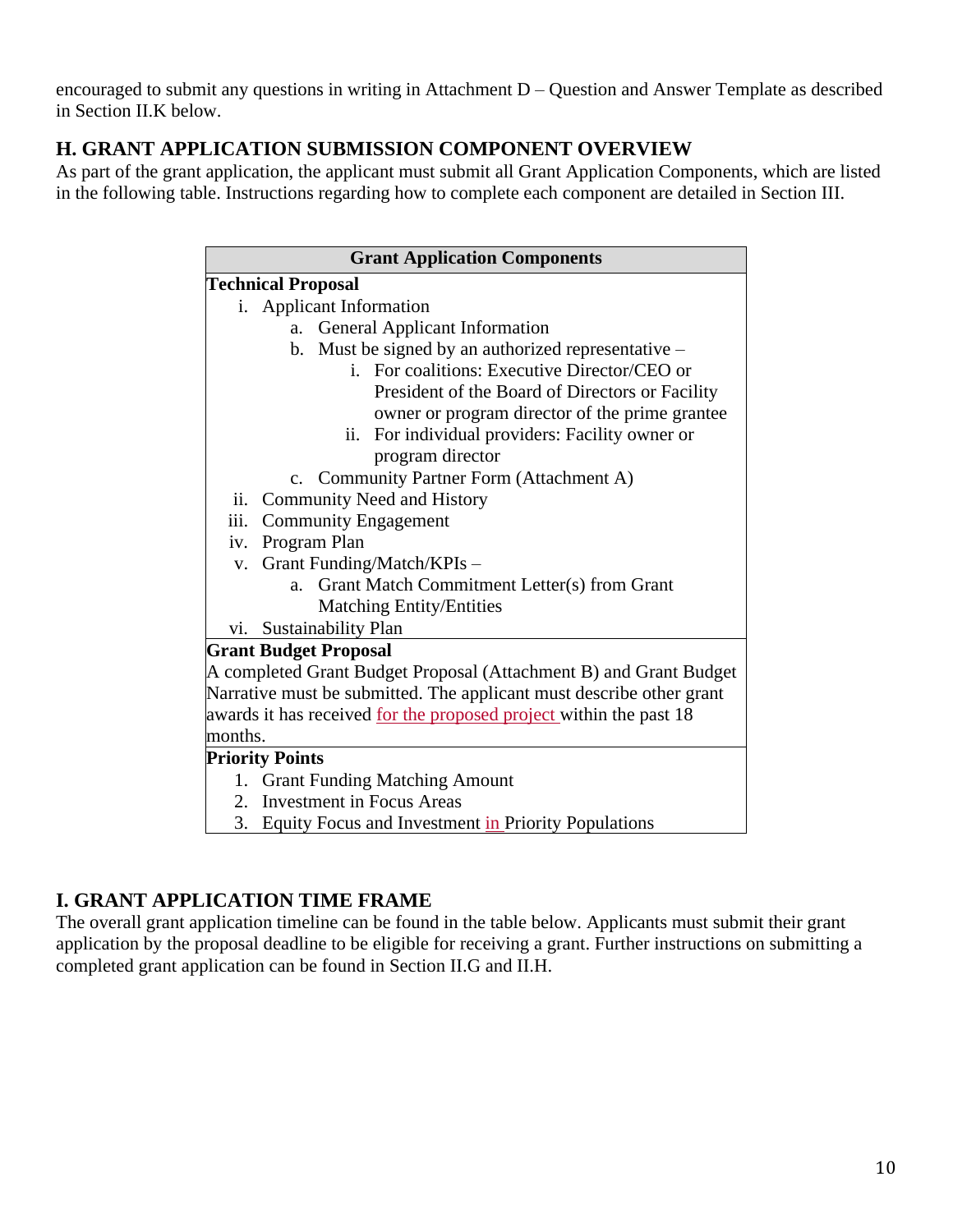| The                                  |                      | <b>Event</b>                                                                    |  |
|--------------------------------------|----------------------|---------------------------------------------------------------------------------|--|
| timeline is<br>subject to<br>change. | December 1, 2021     | RFF posted online                                                               |  |
|                                      | December 14, 2021    | First Application Information Webinar at 1:30 PM ET                             |  |
|                                      | January 19, 2022     | Second Application Information Webinar at 2:00 PM ET                            |  |
|                                      | January 20, 2022     | Application questions due to State by 5 p.m. ET                                 |  |
|                                      | January 28, 2022     | Approximate answers to questions posted (subject to change)<br>based on volume) |  |
|                                      | <b>March 1, 2022</b> | RFF proposals due at 5 p.m. ET                                                  |  |
|                                      | May 2, 2022          | Approximate award decisions release date*                                       |  |
|                                      | July 1, 2022         | Approximate grant effective date*                                               |  |

\**Depending on how many applications DMHA receives, the award date and grant effective date may change to allow for adequate time for evaluation.*

To remain current with any updates to this timeline, it is recommended applicants check the following DMHA website frequently where any amendments to this RFF will be posted: [https://www.in.gov/fssa/dmha/funding](https://www.in.gov/fssa/dmha/funding-information/)[information/.](https://www.in.gov/fssa/dmha/funding-information/)

#### <span id="page-10-0"></span>**J. INFORMATION WEBINARS**

Two optional online webinars will be held to walk prospective applicants through how to complete and submit applications via email, provide application tips, and answer any questions. The first webinar will be held on December 14, 2021 at 1:30 PM EST and the second webinar will be held on January 19, 2022 at 2:00 PM EST. The webinars can be accessed at this link:

[https://us02web.zoom.us/j/5816807316?pwd=TmIxVDBZT3pOakVPVG1qdVRBdTR1dz09.](https://us02web.zoom.us/j/5816807316?pwd=TmIxVDBZT3pOakVPVG1qdVRBdTR1dz09) All applicants should sign in as a guest using their name. The webinar audio will be part of the online program, so webinar participants will need to use speakers or headphones to hear the presentation. Participants will have the opportunity to submit questions during the webinar to be answered.

Prior to the webinar, applicants can visit this link to test their connection and ensure all needed updates or addins are downloaded: [https://zoom.us/test.](https://zoom.us/test) This link will prompt the user with any needed updates or add-ins. For applicants who cannot attend, the webinar will be recorded and posted on the DMHA website: <https://www.in.gov/fssa/dmha/funding-information/>.

#### <span id="page-10-1"></span>**K. SUBMISSION OF APPLICATION QUESTIONS**

All questions regarding the content of this RFF must be submitted to [CommunityCatalyst@fssa.in.gov](mailto:CommunityCatalyst@fssa.in.gov) by January 20, 2022 at 5 p.m. EST. Please use the provided Question and Answer Response Template (Attachment D) to submit your questions. The State reserves the right not to address questions about the RFF submitted after the deadline.

The State will post a document with answers to applicant questions on the RFF website on or around January 28, 2022. Applicants are encouraged to check the website for amendments to the RFF when answers to applicants' questions are posted: [https://www.in.gov/fssa/dmha/funding-information/.](https://www.in.gov/fssa/dmha/funding-information/)

# <span id="page-10-2"></span>**III. GRANT APPLICATION COMPONENTS**

The section provides specific instructions related to each application component. Applicants must review the requirements for each component thoroughly. Attachment E provides a high-level check-list that applicants may view and print to help ensure all required elements are submitted with the application.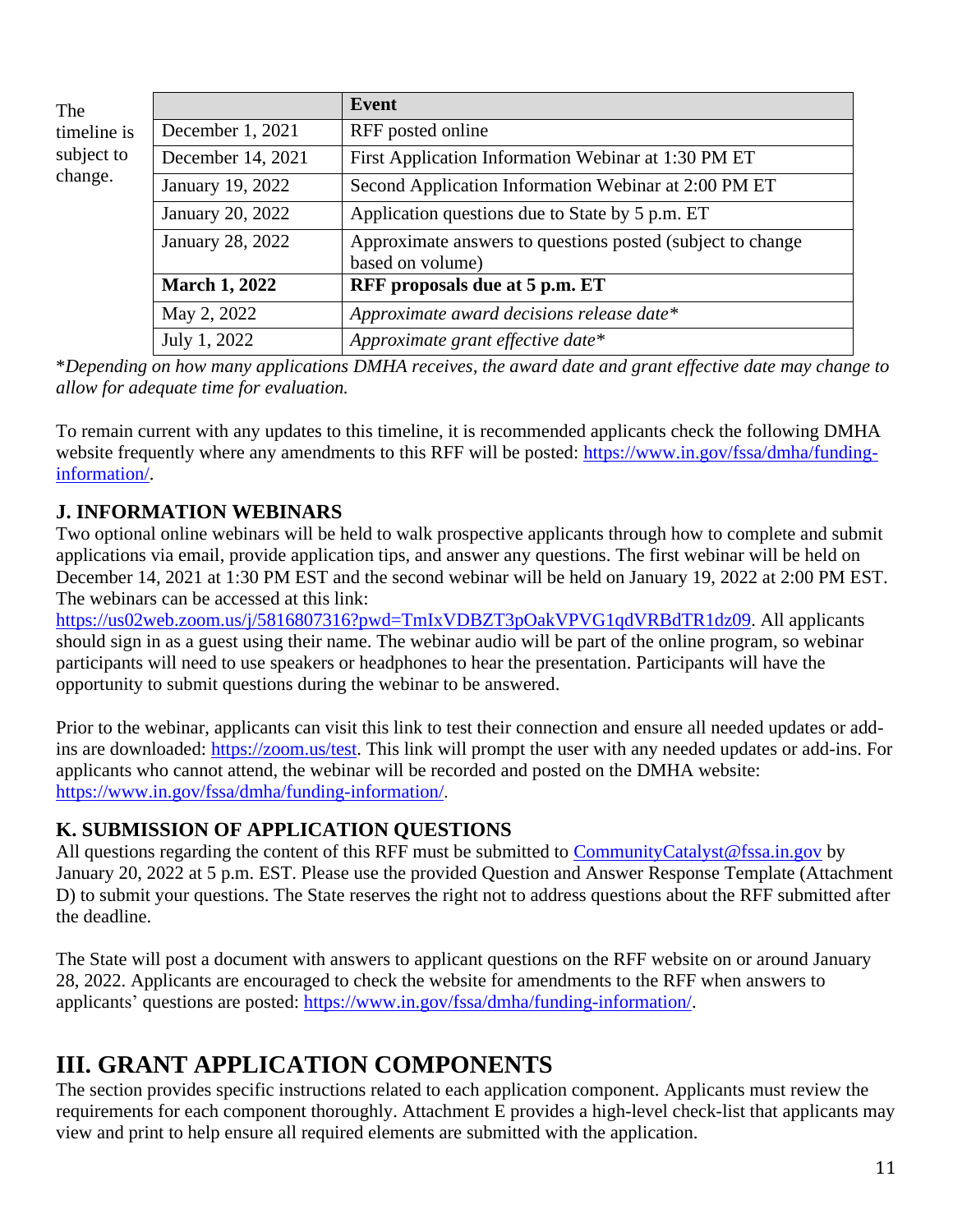#### <span id="page-11-0"></span>**A. TECHNICAL PROPOSAL**

#### **1. TECHNICAL PROPOSAL COMPONENTS**

The Technical Proposal narrative should be below 12,500 words. Applicants should use their discretion in allocating word counts to each narrative section. All sections outlined below must be addressed thoroughly. Applicants are expected to adequately answer and provide specific details and examples to demonstrate the thought that went into crafting the response. Please note that requested attachments (Attachment A – Community Partner Form and grant match letters) will not be counted towards the Technical Proposal word count.

#### **i. Applicant Information**

Provide the following background information.

- a. Applicant Information
	- 1. Applicant Type: Type of Entity (Non-Profit, Local Unity of Government, Public School Corporation, or Public University or Health System Hospital Organization OR County/Community Coalition)
	- 2. County
	- 3. Applicant Name
- b. Title of Application
- c. Single Point of Contact for all Communication Regarding the RFF
	- 1. Contact Name
	- 2. Contact Title
	- 3. Contact Phone
	- 4. Contact Email Address
	- 5. Contact Mailing Address
- d. Signature of Authorized Representative

The authorized representative must provide an electronic signature certifying that the information contained in the application is correct and that the applicant agrees to the terms and conditions of the FSSA Sample Grant Contract (Attachment C).

- 1. Designated Representative (Printed Name)
- 2. Designated Representative Title
- 3. Date

#### e. Grant Match and Community Partner Information

Please complete the Community Partner Form (Attachment A). Applicants shall not make any modifications to the form and shall utilize the provided form to submit the requested information. Information includes:

- 1. Grant Match
	- a. Have you secured the outside entity/entities to provide grant match? Please list all entities that will provide grant match.
	- b. For each grant matching entity, please provide the following information:
		- i. Type of entity
		- ii. Name of entity
		- iii. Grant match commitment letter
- 2. Community Partner(s)
	- a. All applicants must list any community partners in this form, as applicable.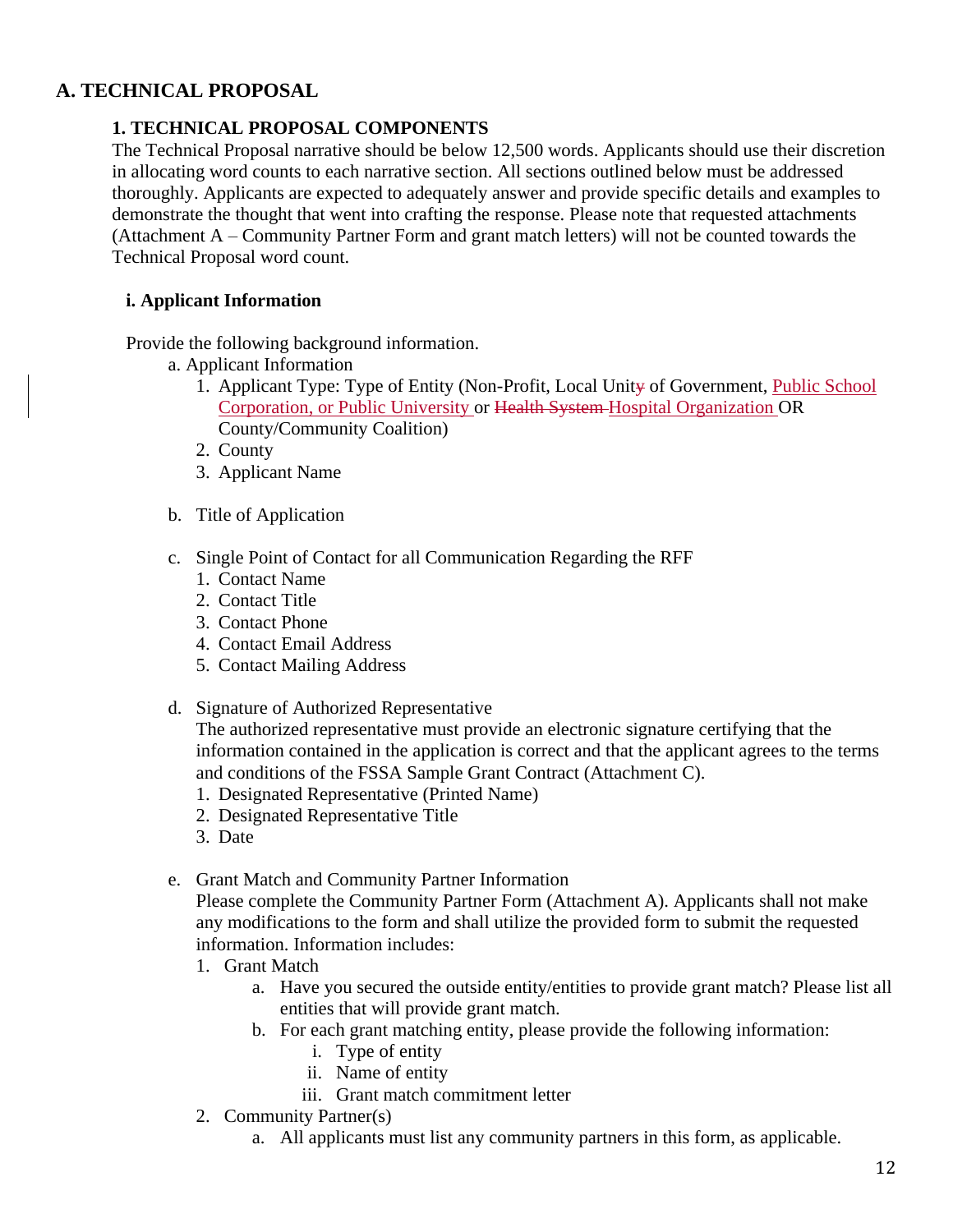b. County/community coalitions must also list all member entities of the coalition.

#### **ii. Community Need and History**

Provide a summary of your community's overall "need" for the programming you are proposing. Describe the community needs as they relate to the specific population(s) your proposed programming aims to address. Please include relevant community statistics to identify the needs of your community and demonstrate the gaps in the mental health and/or substance use system that are not meeting the needs of individuals within your community. **All applicants shall include their county's suicide rate, regardless of whether their proposal specifically addresses suicide or crisis response.**

Highlight, at a high-level, how your proposed programming aims to address the identified gap(s) and identify which population(s) your programming aims to address.

#### **iii. Community Engagement**

All applicants shall provide information on community engagement efforts.

If you are applying as a county/community coalition: Describe how your coalition is working to improve mental health and/or substance use disorder services and worked together to develop this application. Describe why your coalition formed and how applying as a collation will position you to achieve success as it relates to your proposed programming. Include a short explanation describing the role and involvement of the coalition in the community. Describe how your community will benefit from your projecting and meeting the Objectives of this RFF.

If you are applying as an individual entity: Describe how you are working with your community to provide improved mental health and/or substance use disorder services. Describe how your community will benefit from your project and meeting the Objectives of this RFF.

If applicable, be sure to provide the history of how your organization has worked in the past to improve mental health and/or substance use disorder services in your community and how this grant would enable your organization to continue this work. If new community engagement efforts are being proposed, describe those in detail.

#### **iv. Program Plan**

Provide your plan for implementing the programming proposed in your grant applicant by responding to the following components:

- a. Describe your proposed programming. Describe how your proposed program aligns with DMHA's Objectives and Mission (See Section I.A and II.A for the full details), including how your proposed programming will enhance the quality, integration, and access of mental health and/or substance use disorder prevention, treatment, and/or recovery services in your community.
- b. Describe whether you are proposing investment in new programming or enhanced/expanded programming.
- c. Describe which population(s) or area(s) your programming will target, including any specific populations or localities. Include a description of how your proposed programming will address one or multiple of DMHA's Focus Areas or Priority Populations (See Section II.A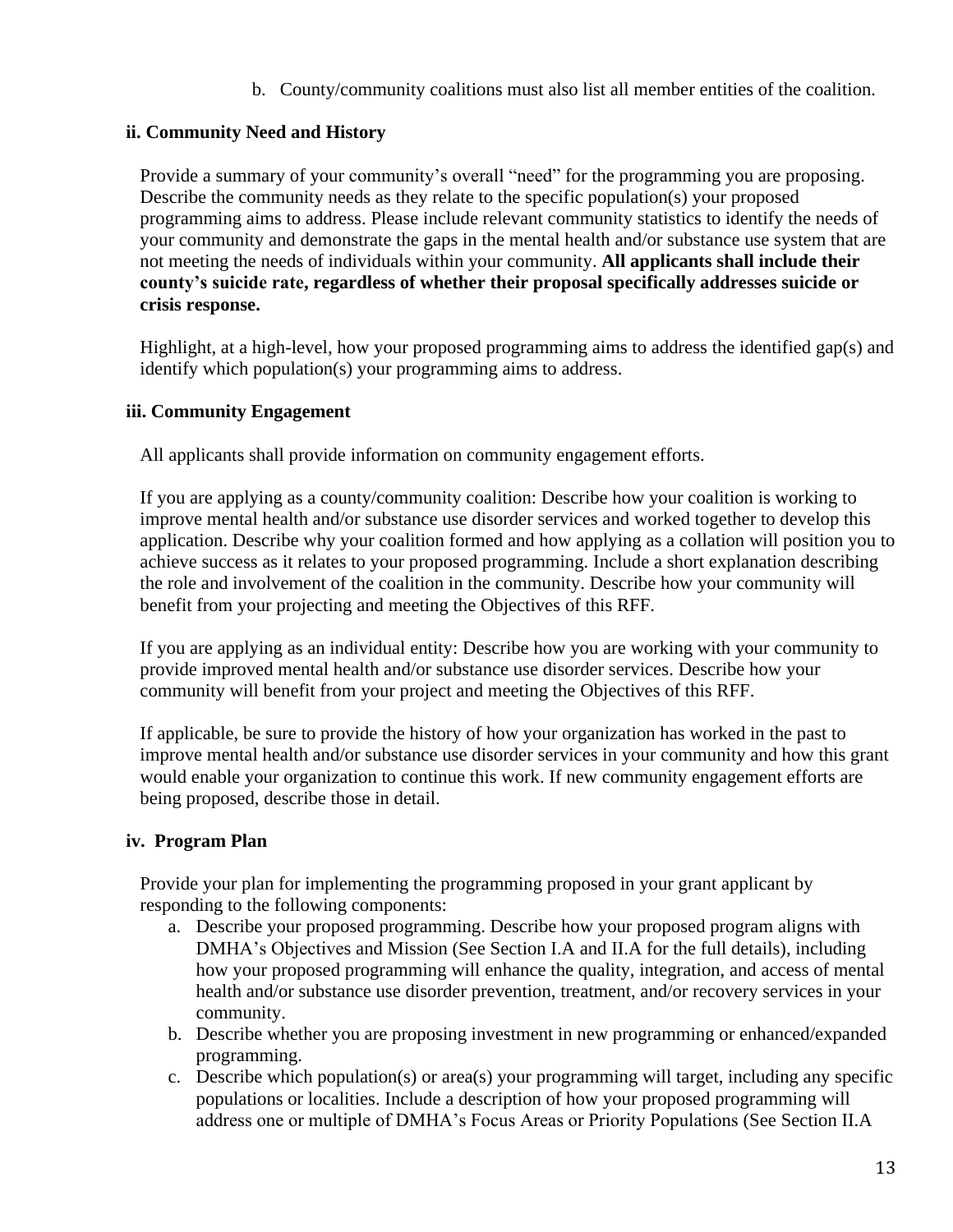for full details). Please be sure to address which, if any, Priority Points your proposal may be eligible to receive (See Section III.C).

- d. Describe, in detail, how your proposed programming will address the community need identified in your response to Question ii. Describe how your proposed programming would improve outcomes for the population(s) you will be serving. Describe any research- or evidenced-based practices you will employ.
- e. Describe how the items included in your grant budget fit into your program plan. Describe how your included items are required for ensuring success and meeting the RFF Objectives and the Key Performance Indicators (KPIs) you identified in your response to Question v. Include estimated dates for when these items will be purchased or when these costs will be incurred.
- f. Describe any plans to improve the equitable provision of care, including culturally competent care, for the population(s) your proposed programming will serve.
- g. Describe your plans to leverage data to measure success. Describe any plans to increase the use of outcomes data within your community.
- h. Describe any plans to increase community knowledge about the available high quality services.
- i. Describe any plans to forge new partnerships or enhance existing partnerships to improve the provision of holistic, integrated care.
- j. Describe any barriers you foresee to implementing your program plan and how you may overcome them.
- k. Include a timeline for implementing your program plan, achieving your KPIs you propose in Question vi, and achieving the RFF Objectives. The timeline should have key dates you plan to meet and include descriptions for how you will reach these dates and complete the goals of your project.

Please be sure to include specific descriptions and dates for how and when the RFF Objectives will be achieved. A thorough response will demonstrate how each budget item is supporting the program plan and will lead to achieving the RFF Objectives and furthering State Priorities.

#### **v. Grant Funding/Match/KPIs**

Describe how you will ensure your grant funding is spent effectively and accurately.

Describe your grant match (including the entity/entities that will be providing it and how their participation demonstrates community engagement), the match amount, and how you are going to ensure these funds will be received. You must include a grant match commitment letter from each of the entity/entities providing a grant match (as further described in Question i). This letter must confirm the grant match amount and demonstrate understanding and support of achieving the RFF Objectives. The letter must also include the name and contact information of the person/entity supplying the match.

Propose two measurable Key Performance Indicators (KPIs) based on your project type that you will be expected to meet by the end of your grant to demonstrate how you are improving mental health and/or substance use disorder services in your community. You must describe how your KPIs will ensure your use of grant funding improves services in your community and how these KPIs will be measured. Ideally, KPIs should address the outcomes you aim to achieve and how success towards achieving those outcomes will be measured, as it relates to the specific population or geographic area your programming will address.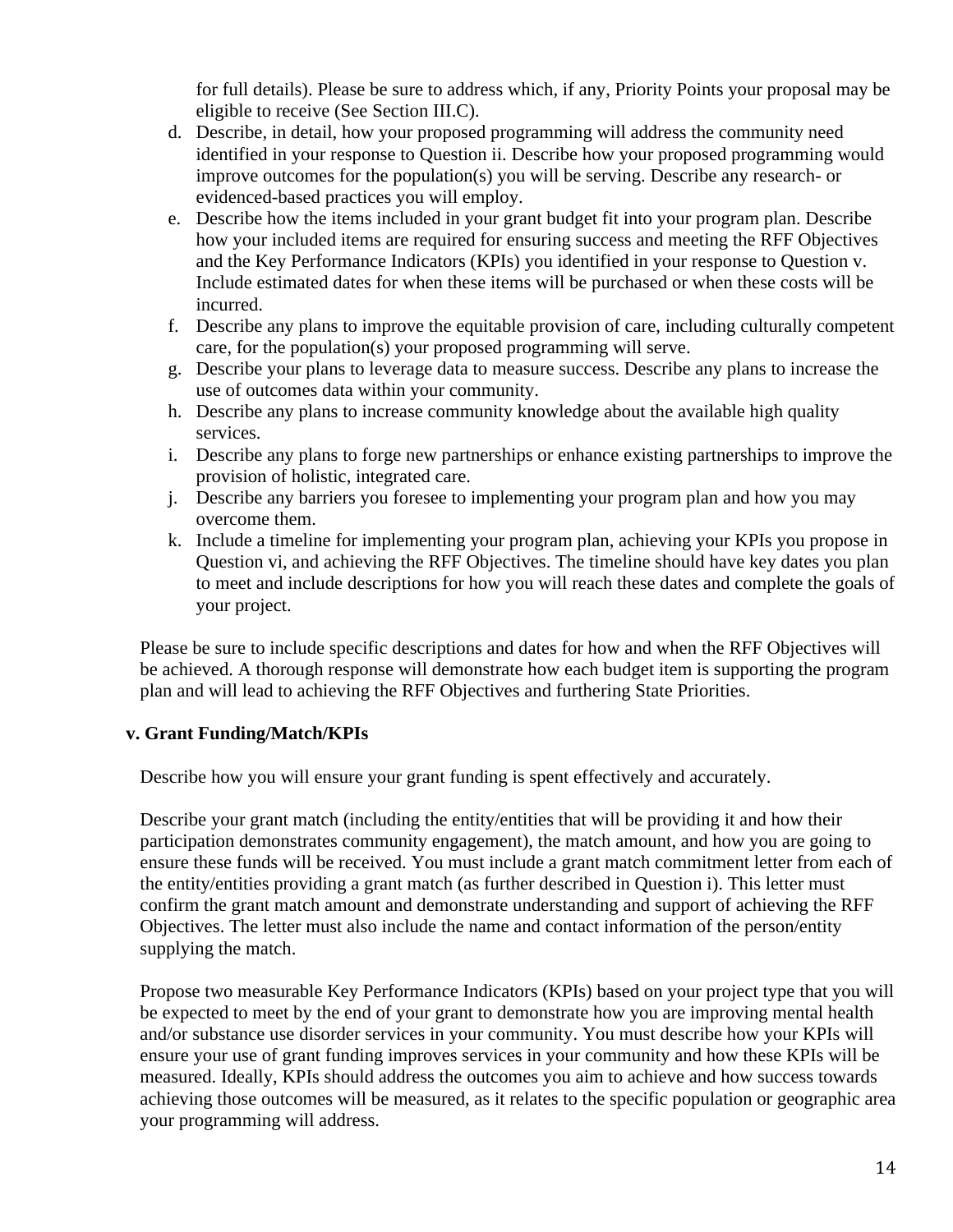#### **vi. Sustainability Plan**

Describe your plan to ensure the longevity and sustainability of your project beyond the grant period. Describe how your program will support maintaining high quality, accessible, and integrated care for Hoosiers. If you proposed reoccurring expenses in your budget proposal, describe how you will sustain these expenses or ensure that a cliff-effect (i.e., a gap in services) does not occur after the grant period ends and your funds have been expended.

#### **2. TECHNICAL PROPOSAL POINTS**

A breakdown of the maximum points each section of the Technical Proposal can receive is outlined in the table below.

| <b>Section</b> | <b>Title</b>                            | <b>Maximum Points Available</b> |
|----------------|-----------------------------------------|---------------------------------|
| $\mathbf{i}$ . | <b>Applicant Information</b>            | 5 Points                        |
| ii.            | <b>Community Need and History</b>       | 5 Points                        |
| iii.           | <b>Community Engagement</b>             | 10 Points                       |
| iv.            | Program Plan                            | 40 Points                       |
| V.             | <b>Grant Funding/Match/KPIs</b>         | 10 Points                       |
| vi.            | Sustainability Plan                     | 20 Points                       |
|                | <b>Total Technical Proposal Points:</b> | <b>90 Points</b>                |

#### <span id="page-14-0"></span>**B. GRANT BUDGET PROPOSAL**

This section provides instructions for the completion of the Grant Budget Proposal and the Grant Budget Narrative explaining the request for funds.

**Allowable Expenses**: Project funds must be used for activities that directly support the accomplishment of the RFF Objectives. All expenditures must be consistent with applicable state and federal laws, regulations, and guidance. Please refer to Section II.D for more information on the allowed use of funds.

**1. Grant Budget Proposal**: Complete a detailed budget for the total grant amount you are requesting by submitting a completed Attachment B – Grant Budget Proposal. The applicant shall fill out the yellow cells in this document (all other cells have been locked by DMHA and applicants shall not try to modify them). County/community coalitions shall complete a budget that encompasses the total proposed grant amount the coalition is requesting. The completed Grant Budget Proposal, including the amount of the grant match, shall be submitted with the Technical Proposal directly onto the online application platform. The grant amount requested will not be scored. Respondents may submit supplemental documentation to support their requested grant amount.

**2. Grant Budget Narrative**: Provide a narrative explaining how you created your budget and why the items in your budget will help you achieve the RFF Objectives and implement your program plan. The Grant Budget Narrative should be below 2,500 words. Your Grant Budget Narrative should describe your business plan, including how the requested items and amounts will result in the successful implementation of your programming, why the requested items and amounts were included and are necessary for successfully carrying out the programming, and how these items will support improved mental health and/or substance use disorder services in your community. The Grant Budget Narrative will be worth **10 points**.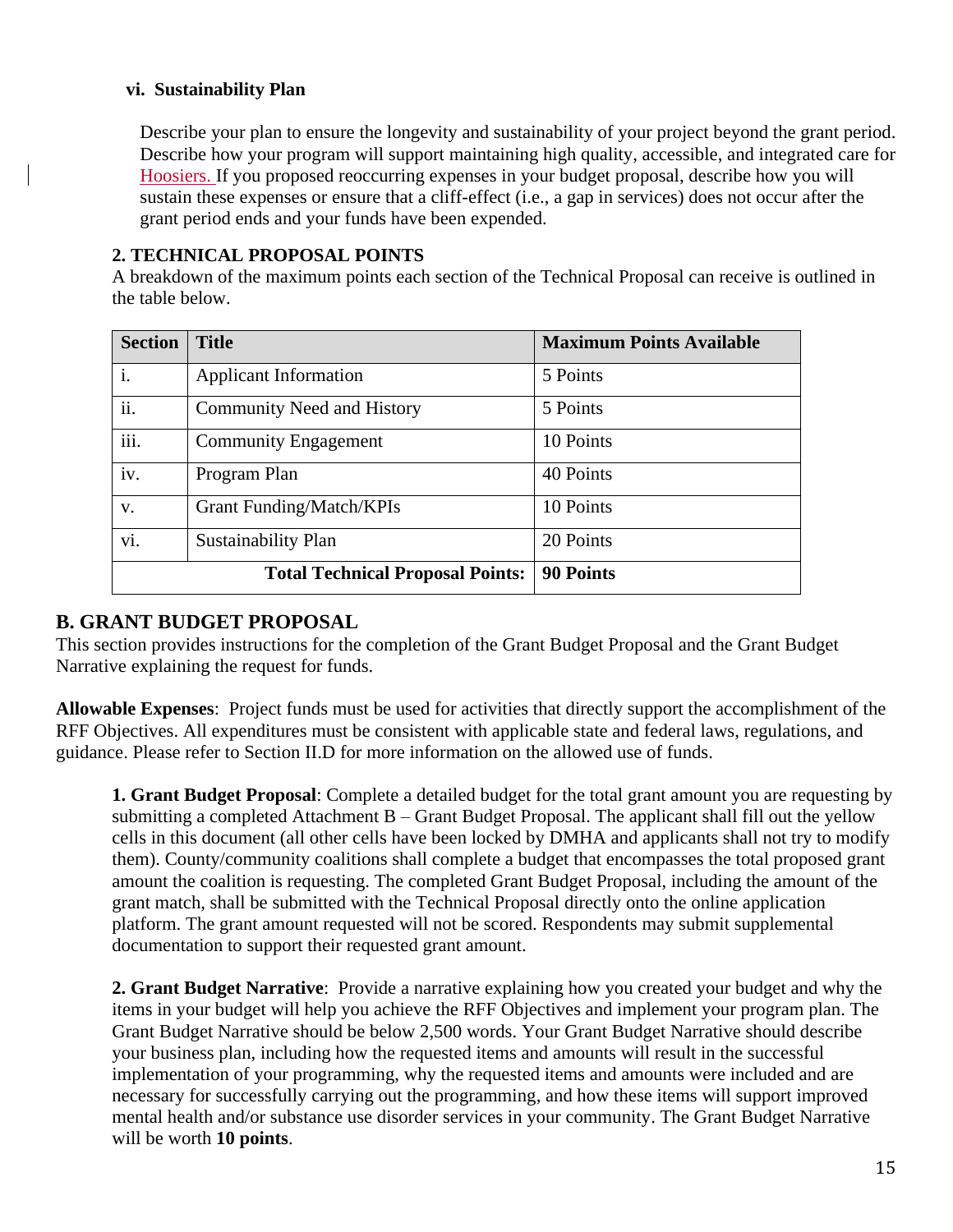#### <span id="page-15-0"></span>**C. PRIORITY POINTS**

Applicants are eligible to receive up to **15 additional Priority Points** for meeting certain needs or priorities as follows. Applicants will be asked to indicate which of these criteria they meet in their response to the Technical Proposal and Grant Budget Proposal.

#### **1. Grant Funding Matching Choice (up to 5 points)**

Applicants may receive Priority Points for receiving higher percentages of match dollars from local entity/entities. The State reserves the right to award up to five Priority Points to applications evincing matching funds.

#### **2. Investment in Focus Areas (up to 5 points)**

As stated in Section I.A, grants will be funded via American Rescue Plan Act funds appropriated by HEA1001. In alignment with HEA1001 legislation guidance, crisis response, criminal justice, and child and adolescent services shall be emphasized as State Focus Areas for this funding and shall be considered in the evaluation of proposals.

Applicants may receive up to five Priority Points for addressing one or multiple of the following areas. The State reserves the right to award up to five Priority Points at the State's sole discretion.

- i. Criminal Justice
- ii. Crisis Response
- iii. Children and Adolescents

#### **3. Equity Focus and Investment Priority Populations (up to 5 points)**

As stated in Section I.A, grants will be funded via American Rescue Plan Act funds appropriated by HEA1001. The ARPA requires the State to incorporate equity as funding is utilized; the State must also report on how equity is being addressed with the use of funding. Proposals that explicitly address equity within the services and/or systems within their proposal will be eligible for additional points.

Specifically, proposals that adequately focus on addressing mental health and/or substance use disorder needs in one or more of the following may be awarded up to five Priority Points. For proposals to adequately address mental health and/or substance use disorder needs in a population, proposals must include a deliberate and deep focus on culturally competent care for one of the following populations. The State reserves the right to award up to five Priority Points at the State's sole discretion.

- i. People in the Criminal Justice System
- ii. The BIPOC community
- iii. The LGBTQ+ community
- iv. The Rural Community
- v. Youth who have experienced trauma
- vi. Victims of domestic violence

### <span id="page-15-1"></span>**IV. EVALUATION CRITERIA**

Proposals will be evaluated based upon the proven ability of the applicant to satisfy the requirements of the RFF. Each of the evaluation criteria categories is described below with a brief explanation of the basis for evaluation in that category. The points associated with each category are indicated following the category name (total maximum points = 115). If any one or more of the listed criteria on which the responses to this RFF will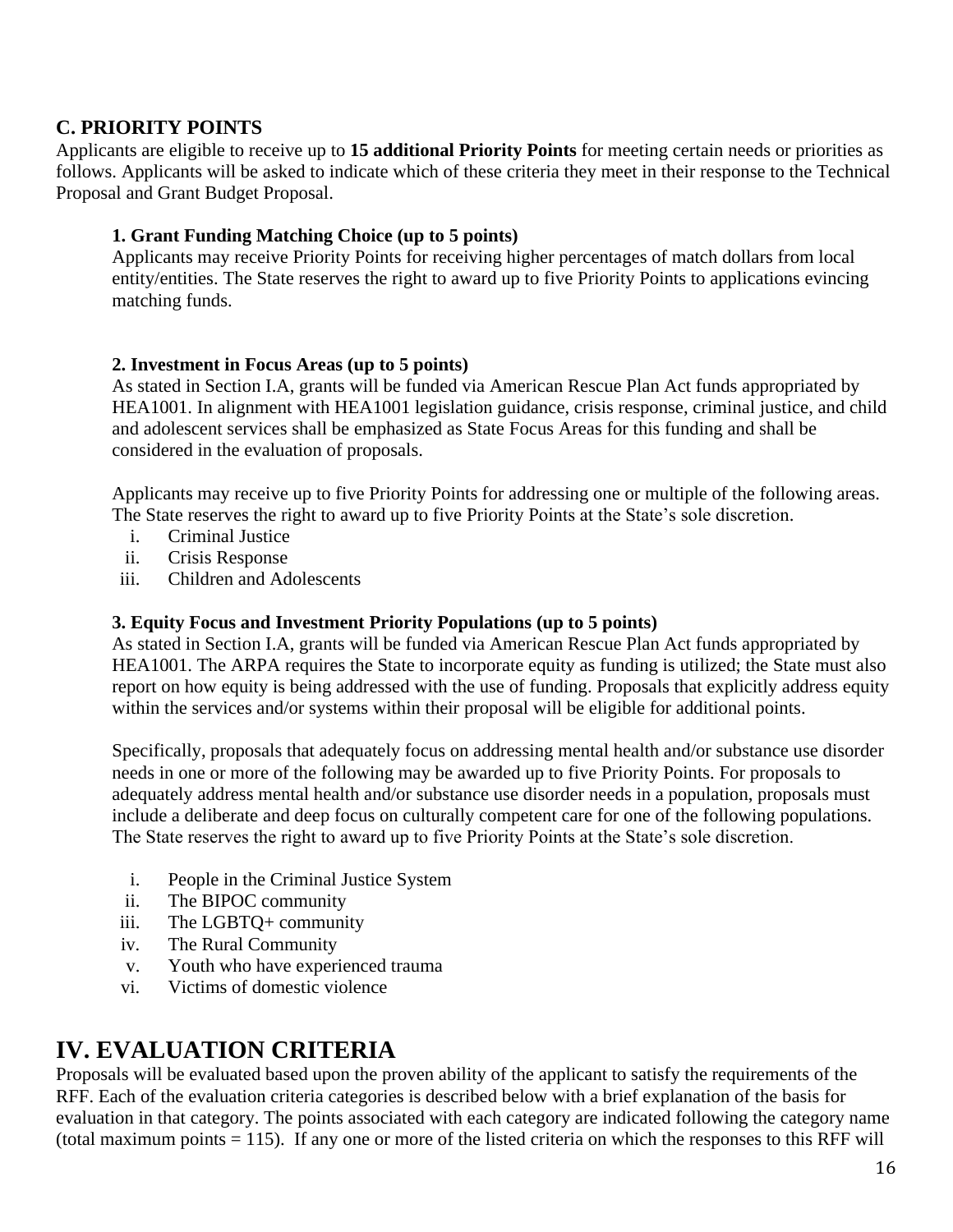be evaluated are found to be inconsistent or incompatible with applicable federal laws, regulations, or policies, the specific criteria will be disregarded and the responses will be evaluated and scored without taking into account such criteria or disqualified altogether.

The State reserves the right to make all final award decisions, including selecting recipients based on the State's evaluation, total evaluation score, and other factors to be determined by the State. The State may incorporate strategic considerations when making award decisions. The State will only issue as many grants as funding allows and reserves the right to issue a partial award or no award. Finally, the State reserves the right to disqualify and not score incomplete proposals that do not provide all the required items as detailed in this RFF.

#### <span id="page-16-0"></span>**A. RFF EVALUATION CRITERIA**

#### **Step 1: Review for Mandatory Requirements and Complete Application**

In this step, proposals will be evaluated to ensure that they adhere to all grant requirements, including applicant eligibility and county eligibility. Applicants must submit all information required by this RFF. Incomplete proposals may be disqualified. Further, any applications received after the deadline set forth in the RFF may be disqualified.

#### **Step 2: Qualitative Review (Technical and Grant Budget Proposals)**

Complete proposals will be scored based on the specifications set forth in Section III.A and Section III.B. This scoring will have a maximum possible score of 100 points (90 Technical Proposal points and 10 Grant Budget Proposal points). Step 2 may include one or more rounds of grant proposal clarifications or discussions (oral and/or written) between the State and the applicant focused on the details of the Technical and/or Grant Budget Proposal. Note that Grant Budget Proposals will not be scored based on the grant funding amount requested. Grant Budget Proposals will be scored based on the narrative provided in the Grant Budget Narrative.

#### **Step 3: Priority Points**

Applicants may receive up to 15 Priority Points as outlined in Section III.C. The State will review the applicant's responses to the Priority Points section and calculate the total Priority Points earned. Priority Points will be added to the total points received for the Technical Proposal and Grant Budget Proposal to create a final score for each applicant.

#### **Step 4: Award Recommendation and Notification**

All proposals will be ranked on the basis of their scores. The committee responsible for reviewing the proposals will make grant award recommendations based upon the highest scoring applications. The State reserves the right to make all final award determinations and to determine the budget line items included in the award. FSSA intends to notify grant applicants of award when evaluations are completed.

#### <span id="page-16-1"></span>**B. APPLICATION POINTS**

The following table demonstrates the maximum points available for each grant application.